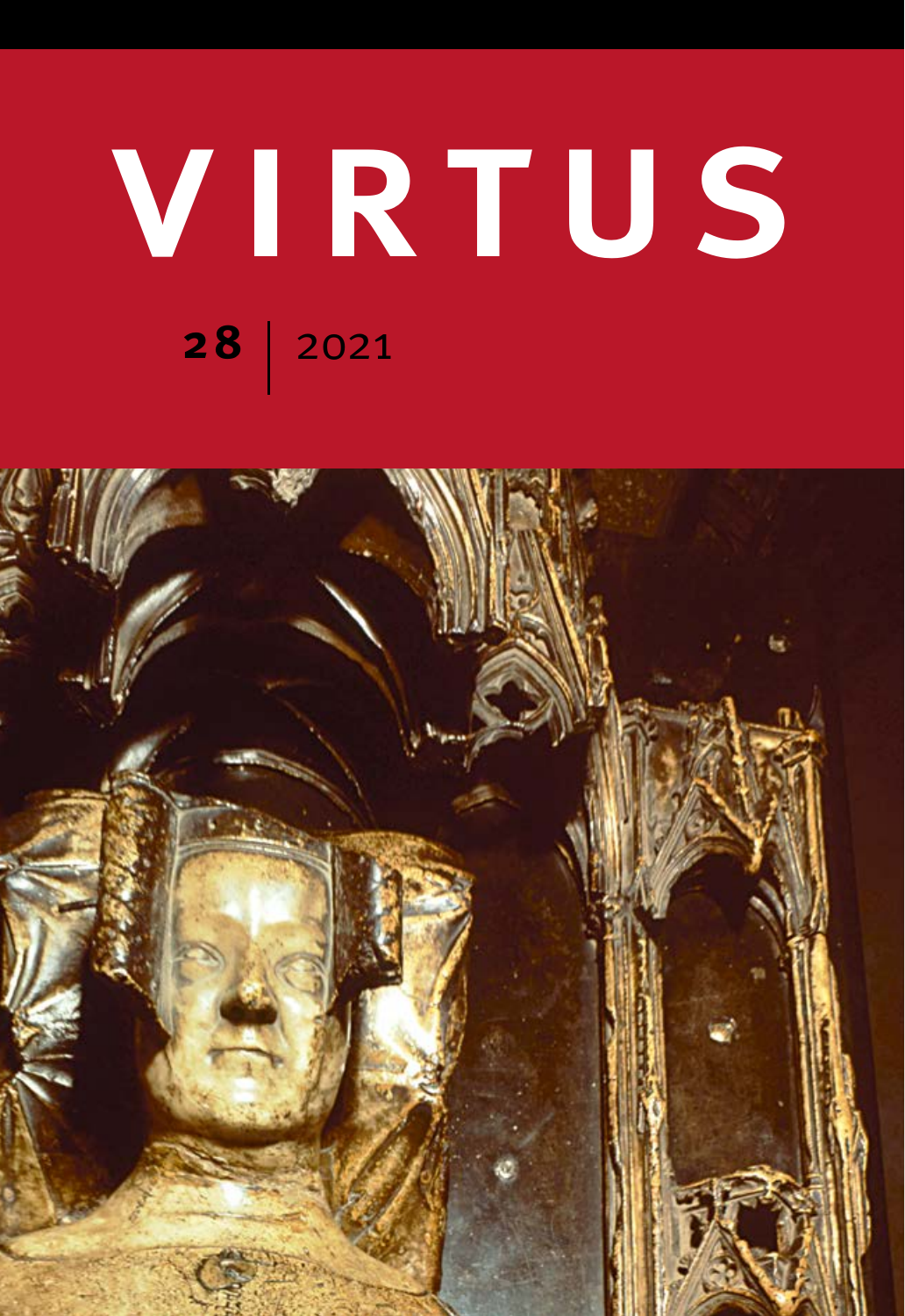Matt Raven

## Knighthood and noble society in the European Middle Ages

David Crouch and Jeroen Deploige, eds, *Knighthood and society in the High Middle Ages*, Mediaevalia Lovaniensia 48 (Leuven: Leuven University Press, 2020, xii + 317 p., ill., index)

The figure of the knight is synonymous with the public perception of the Middle Ages and is now the focus of a large body of modern scholarship across numerous national historiographies. Due to the breadth and depth of its contribution on knights, knighthood, and the origins of chivalry, this volume deserves to occupy a position of prime importance in this densely populated historiographical field.

There are eleven chapters by individual contributors, in addition to a co-authored introduction by the editors. This introduction gives a very useful outline of the main contours of the historiography (pp. 4-10) and the issue of knighthood and nobilisation (pp. 10-16), as well as a succinct summary of the chapters to follow. The main theme of the volume is how, when, and why the knight became noble: how, between the eleventh and thirteenth centuries, 'knighthood evolved from a set of skills and a lifestyle that was typical of an emerging elite habitus, into the basis of a consciously expressed and idealised chivalric code of conduct' (p. 1). This book, then, examines the dynamics and consequences of the medieval confluence between knighthood and nobility over time and space, and seeks to open up discussions within and across areas of study.

The chapters themselves are organised thematically, in sections entitled 'Noble Warriors, Warring Nobles', 'Knighthood and Lineage', 'Martial Ideals in Crusading Memories', 'Women in Chivalric Representation', and 'Didactics of Chivalry'. The first two chapters in

2021 | Published by Stichting Werkgroep Adelsgeschiedenis Creative Commons Attribution-NonCommercial 4.0 International License https://doi.org/10.21827/virtus.28.137-140 | virtusjournal.org | print issn 1380-6130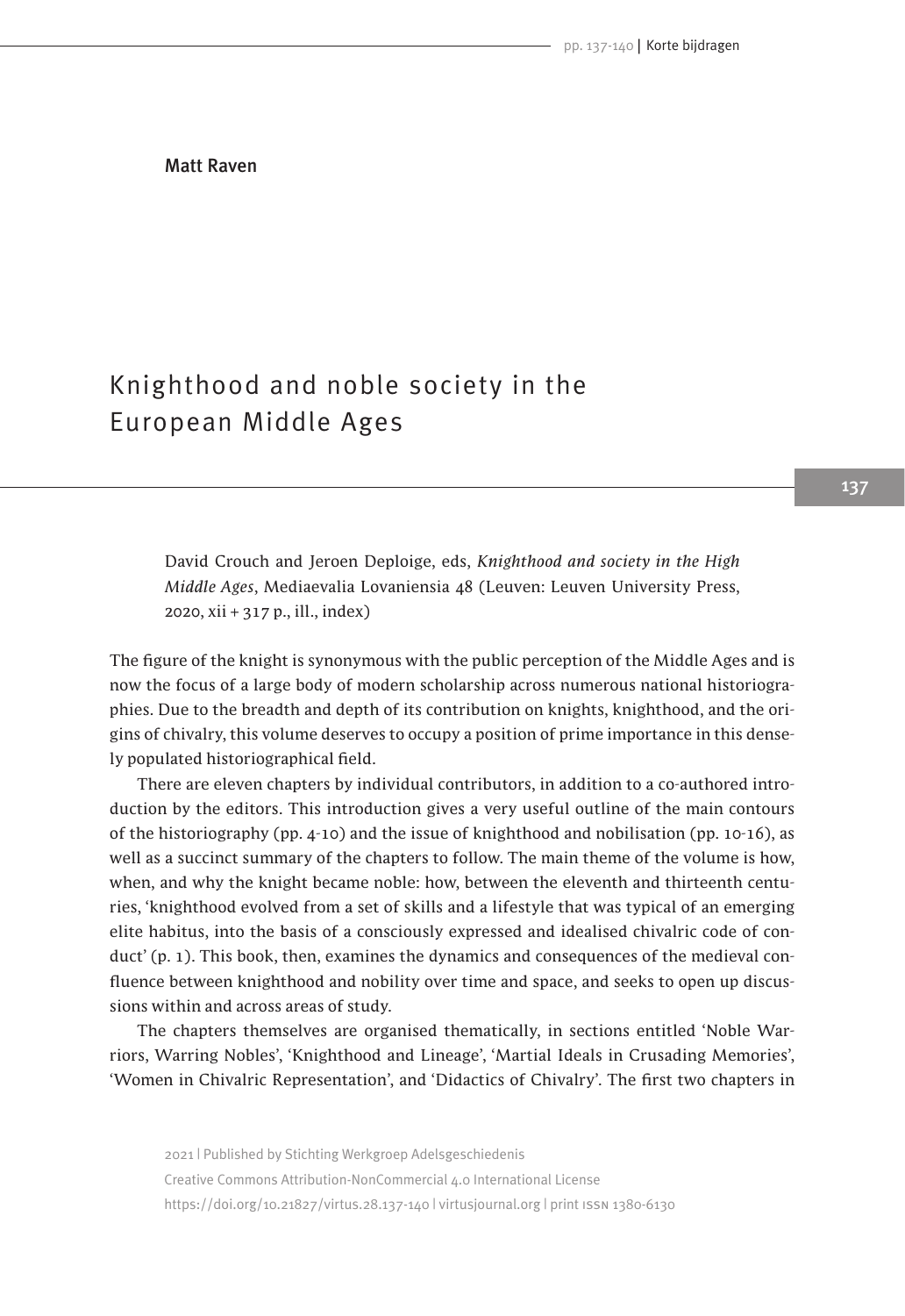Section I provide broad overviews of the subject in France and the Holy Roman Empire respectively. Dominique Barthélemy examines the French evidence for dubbing, tournaments and norms of war and, in keeping with his many seminal works on French social history, rejects the mutationist-thesis that the knight rose into noble society around the year 1000 as a result of radical social change. Instead, Barthélemy sees more continuity in the status of knighthood from the ninth century to the twelfth and suggests dubbing functioned as a rite which conserved the status of noble heirs when they came of age, rather than transforming the position of a lower status mounted warrior (pp. 39-40). In the Empire, on the other hand, Jörg Peltzer does detect a fundamental shift in the status of knighthood in the central Middle Ages. The position of the *ministeriales*, unfree men who served their lords as administrators and warriors, was central to this shift. Under the influence of courtly literature and clerical teaching, chivalry emerged by the end of the twelfth century and bound nobles of all ranks together. Simultaneously, knighthood became a way for *ministeriales* to claim membership of this aristocratic, chivalric world: 'the differences between knighthood and aristocracy became blurred. Being a knight became almost synonymous with being an aristocrat' (p. 66). Indeed, Peltzer sees the knighting ceremony as becoming particularly important for the lower nobility, since it distinguished the noble from the non-noble (pp. 66-68). The final chapter in this section examines the position of the paid soldier. Eljas Oksanen shows how English attitudes towards those who took money for military service became increasingly negative through the second half of the twelfth century. In the case of Flemish and Welsh soldiers, these English attitudes were bound up in views of national superiority but, more broadly, the mercenary came to be seen as the chivalric knight's dark shadow. Crucially, however, a great deal of tension and some self-deception was involved in this process, and Oksanen shows how those most invested in chivalric self-definition often also took the financial rewards of paid military service (pp. 90-92).

The next section features two essays which explore the noble family. The first, by Sara McDougall, is less directly concerned with the changing status of knighthood which informed the essays in the previous section. It is, however, seminal. Drawing on research into family identities, marriages, and inheritance customs across Western Europe in the eleventh and twelfth centuries, McDougall argues that there was no rigid system of inheritance, let alone a settled form of primogeniture, and that maternal kin should be emphasized far more in defining the family. Therefore, 'we cannot imagine medieval social order as governed by the kind of male-dominated legalism imagined by Duby' (p. 113). Although there is not space to discuss it directly, the chronology of primogeniture may therefore tie into the 'chivalric transformation' elucidated by other contributions in this volume. Jean-François Nieus, by contrast, examines how one family – from Chocques in southern Flanders – thought of itself over time. Nieus argues that one Sigard occupied a high-ranking military position in the service of the Count of Flanders in the late tenth century. Sigard's descendants are then traced in detail until the twelfth century, in pursuit of 'a retrospective view of Sigard's own place in his world, and what sort of a man might be a *miles* at the court of Arnulf I' (p. 127). Sigard's great-grandson (also Sigard) is revealed as a magnate of considerable means and high standing in both Hainault and southern Flanders, and Nieus argues that the groundwork for this was laid by Sigard I, and therefore that a *miles* belonged to the upper echelons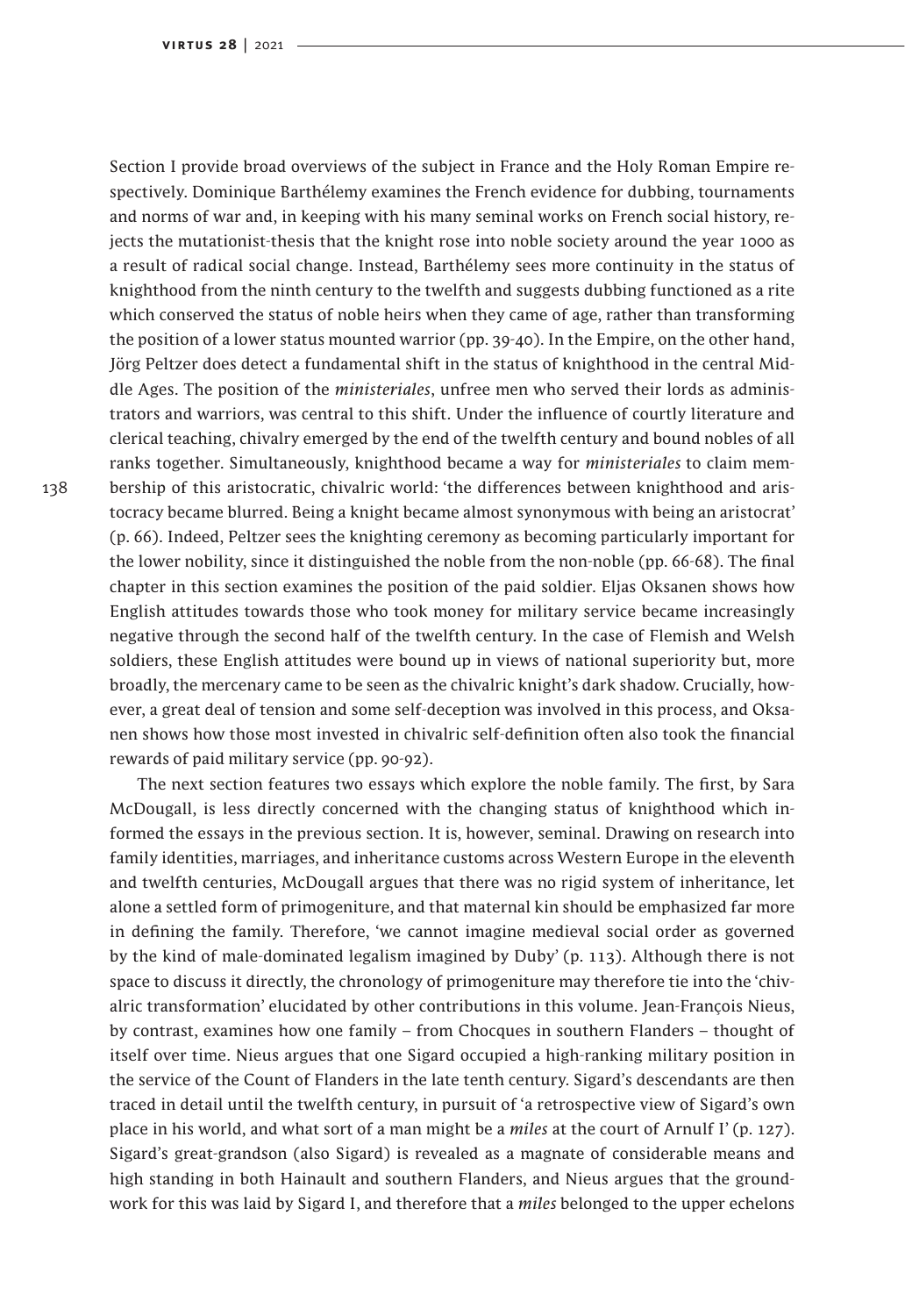of the late tenth-century Flemish aristocracy. The research underpinning this chapter is exemplary but there is a danger of anachronism here in reading status backwards through time in such a manner.

The next section shifts the focus to crusaders and their memorialisation. John D. Hosler examines four eyewitness accounts of the siege of Acre (1189-91) during the Third Crusade. He argues that writers 'often attributed positive or negative outcomes to the mere behaviour of warrior elites, even when tactics or other elements were really to blame' (p. 147) and that in these accounts prowess was linked to status, honour and piety to form a moral code for military conduct which informed contemporary views of war. Nicholas L. Paul provides a fascinating account of a collection of texts (probably composed 1177-1211) which commemorated the translation of a major relic of the True Cross to the abbey of St Gerard of Brogne (near Namur). These works comprise 'one of the largest programmes of writing dedicated to a lay nobleman primarily in his capacity as a knight and nobleman' (p. 169) and, crucially, 'fall within the period between roughly 1180 and 1220 identified by some historians of chivalry as the critical time for the codification of aristocratic behaviour' (p. 170). Paul's microhistory reveals how Manasses of Hierges was positioned as an ideal 'avatar' for the new chivalry by the monks of Brogne.

Part IV provides a welcome consideration of aristocratic women and the chivalric world. In a scholarly tour de force, Louise J. Wilkinson argues that such women were intimately intertwined with chivalry, which offered important ideals of appearance, moral virtue, and proper behaviour. Idealised representations of female conduct are examined, before Wilkinson turns to the role of aristocratic women in hosting, education, dancing, marriage preparations, heraldry, architectural patronage and religious observances. Perhaps most revealing is the focus on the nature of nobility, which allows Wilkinson to suggest: 'If true nobility was virtue and virtue was the central tenet of chivalry then a woman could by that measure be as chivalrous as a man' (p. 203). Nicolas Ruffini-Ronzani examines the *Tournoiement des dames*, a poem written 1185-89 by Hugh of Oisy, a prominent figure in Champagne, Flanders and the Latin East. This extremely interesting work imagined a tournament attended not by knights but by their wives, and Ruffini-Ronzani suggests: 'Hugh emphasises the role of women in courtly milieus, in which the relationships between the sexes were an important topic' (p. 240). Indeed, most of the women were based on real people (p. 241), and Hugh may even have performed his poem in front of them, so the author argues that 'the objective of the lord of Oisy was to enlarge, or to reinforce, his networks in an area in which his family had not been established for all that long' (p. 246).

The two essays in the final section on didactics work well in tandem. Claudia Wittig provides a formidable survey of German-language conduct texts written primarily for an audience of ministerial knights and argues that they discussed knighthood (*Ritterschaft*) in a new way in the twelfth century. Their clerical authors 'aimed to construct and teach a particular image of chivalry that integrated the chivalrous knight into the divine order of the world' (p. 254). This important and erudite chapter shows how chivalry came in the second half of the century to function as a behavioural norm shared both by the great lords and the noble knights who administered their lands. David Crouch discusses didactic tracts from across western Europe. His chapter is organised around three sub-genres of conduct litera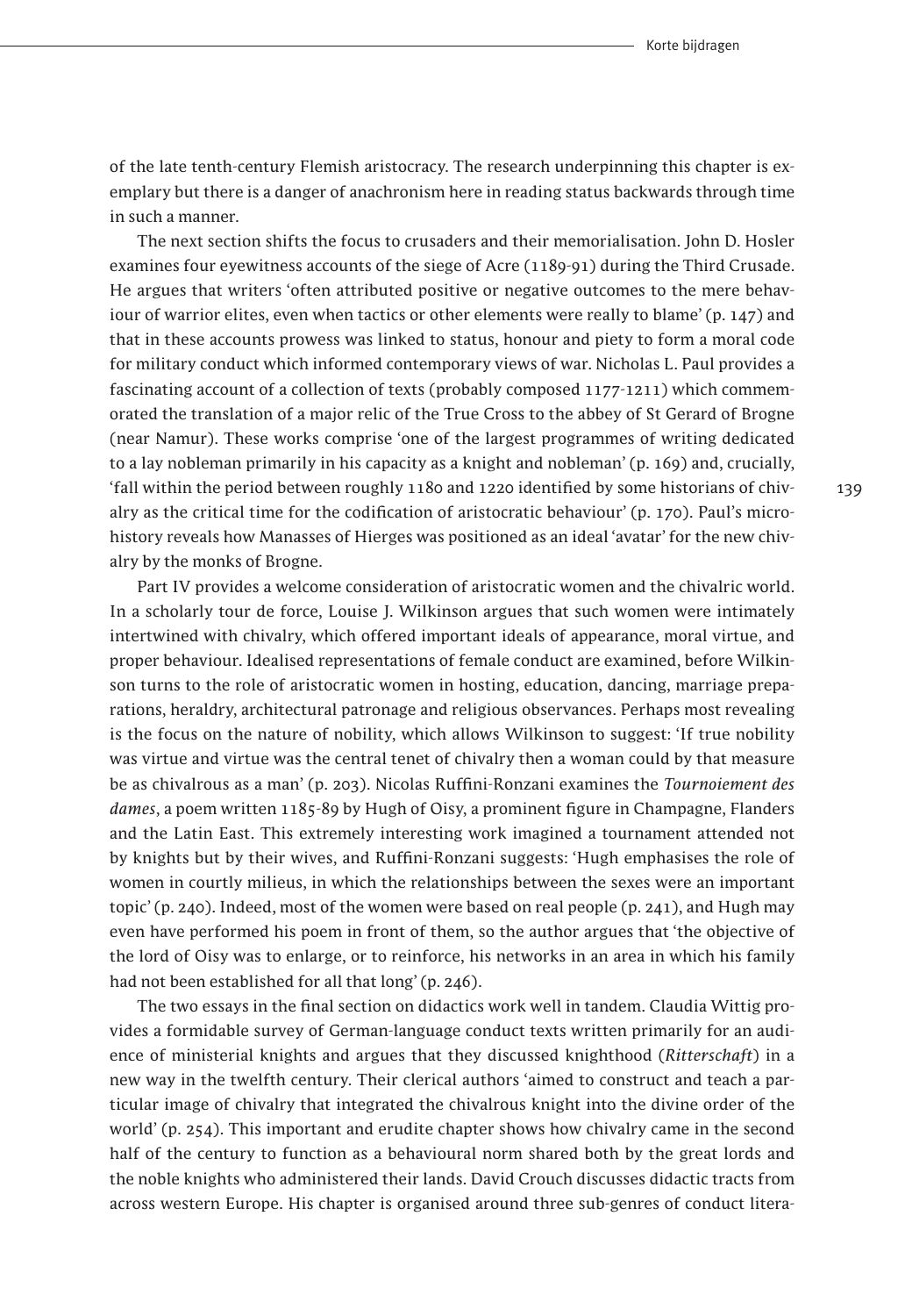ture: a Latin 'Catonian' tradition derived from schoolroom exercises; a more explicitly theological 'Salomonic' tradition of sermon literature; and a vernacular 'instructional' tradition. In the decades around 1200, elements of these sub-genres mutated into the classic chivalric tract, which taught the hyper-moral code of chivalry to the now-consciously noble knight. Thus, chivalry grew from earlier codes of conduct teaching courteous behaviour to one and all into a socially exclusive and restricted code of conduct focused on the figure of the knight (pp. 293-5).

The volume itself is handsomely produced by Leuven University Press and contains numerous illustrations. All of the contributions have something important to offer. Specialists in their respective regions will need to read the most relevant chapters, and historians of the Iberian Peninsula, Italy and central Europe will wish to test the ideas contained here on their own patches of ground. But the editors have also managed to forge a volume which is more valuable than the sum of its collective parts. It achieves two particularly important aims.

Firstly, it forces numerous national historiographies to talk to one another, which is extremely beneficial if sometimes intellectually uncomfortable. The Anglophone reader (and reviewer) in particular will find much new here, not least in the frequent use of literary evidence rather than administrative or legal material. Secondly, our understanding of the key theme of the nobilisation of the knight is greatly enhanced by the conceptual richness and sound scholarship of this volume. It is certainly notable that many of the contributors place this nobilisation – and the associated origins of chivalry – towards the end of the twelfth century. But there is no full consensus on chronology. As the editors themselves note (pp. 23-24), Barthélemy and Nieus place the noble knight significantly further back in time than, for example, Peltzer or Crouch. And since many of the chapters date the chivalric 'cultural turn' quite precisely to ca. 1180-1230, the idea of a 'long' twelfth century is not a wholly convincing way to reconcile these differences (p. 26). Clearly, more work is needed on the chronology of nobilisation, how this varied across regions, and whether, in the end, what we are looking at is part of a common, connective phenomenon or something more regional, where the differences are as marked as the similarities. That such paths for research can now be seen with more clarity and precision is the achievement of this book. Along these lines, there are two bibliographic supplements readers may wish to pursue. First is David Crouch's *The chivalric turn. Conduct and hegemony in Europe before 1300* (Oxford: Oxford University Press, 2019), which expands on his chapter here. Secondly, readers may wish to contrast the arguments of Thomas Bisson, *The crisis of the twelfth century. Power, lordship, and the origins of European government* (Princeton, NJ: Princeton University Press, 2009): this is cited only once (p. 251) and never discussed, but Bisson does focus on norms of aristocratic behaviour, although in a very different way.

University of Nottingham – matt.raven@nottingham.ac.uk